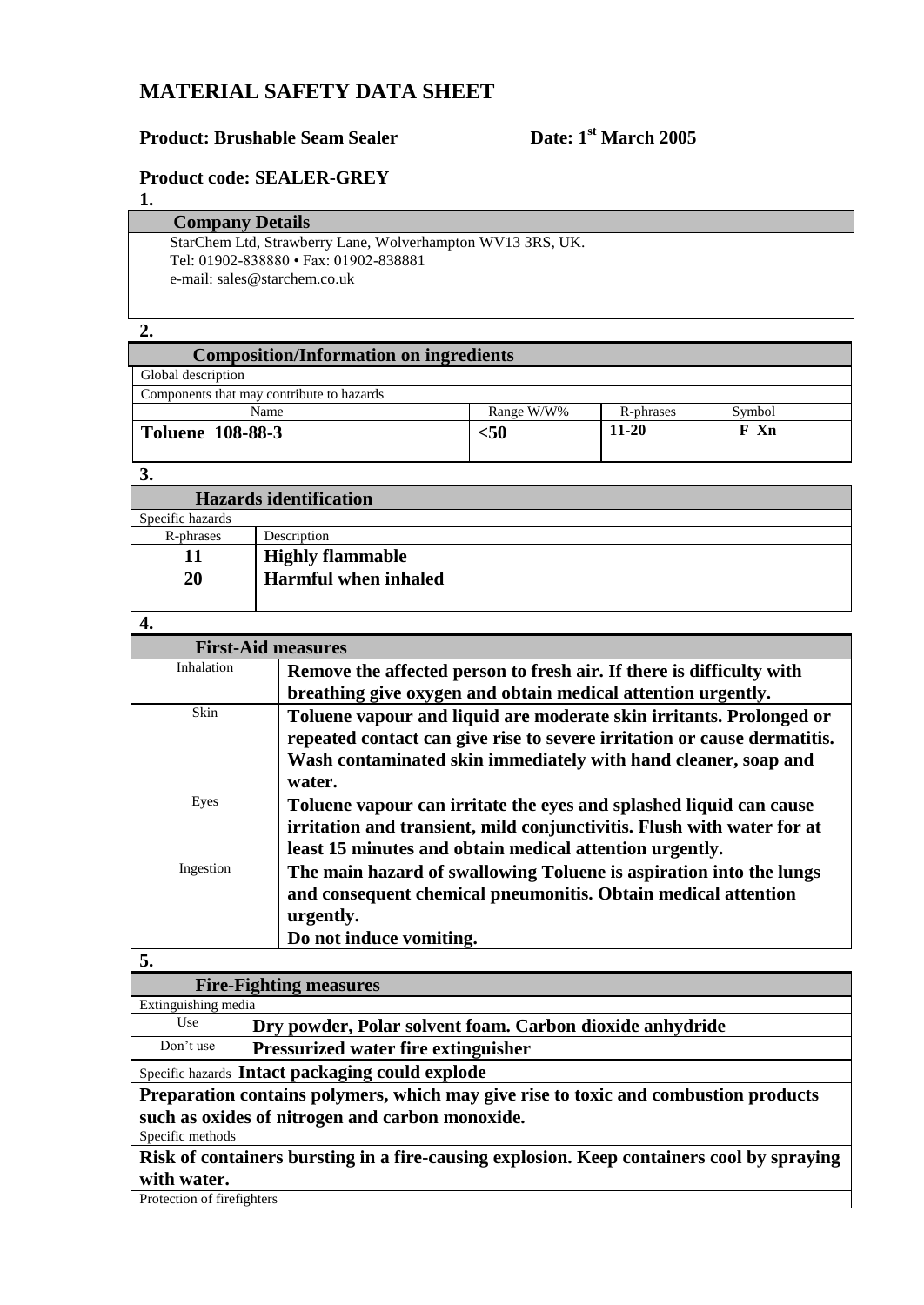**Wear self-contained breathing apparatus.**

**6.**

#### **Accident release measures**

Personal precautions

**Avoid contact with skin and eyes and avoid breathing the vapours. Wear goggles, gloves and respiratory protection where there is a risk of exposure to high vapour concentrations.**

Environmental precautions

**Prevent liquid entering sewers, basements and work pits where vapour may create an explosive atmosphere. If substance has entered drains inform police or fire service.**

Methods for cleaning-up

**Take up spills with sand or earth and then remove to suitable place for subsequent disposal.**

**7.**

|          | <b>Handling and storage</b>                                                                                                                                                                     |
|----------|-------------------------------------------------------------------------------------------------------------------------------------------------------------------------------------------------|
| Handling | Avoid inhaling vapours; avoid contact with skin and eyes. Handle in a<br>well-ventilated area. All storage and transfer systems should be<br>earthed to prevent build up of static electricity. |
| Storage  | Store in accordance with the highly flammable liquid regulations. Keep<br>container tightly closed. Do not expose to temperatures exceeding<br>$30^{\circ}$ c                                   |

#### **8.**

| <b>Exposure controls/personal protection</b> |                            |            |                    |                            |
|----------------------------------------------|----------------------------|------------|--------------------|----------------------------|
| Name                                         |                            | Standard   | Long Term Exposure | <b>Short Term Exposure</b> |
|                                              |                            |            | (TLVTWA)           | (TLV/STEL)                 |
| <b>Toluene</b>                               |                            | <b>OES</b> | 50 ppm             |                            |
| Protection                                   |                            |            |                    |                            |
| Respiratory                                  | <b>Ventilation</b>         |            |                    |                            |
| Hand                                         | <b>PVC</b> gloves          |            |                    |                            |
| Eye                                          | <b>Safety glasses</b>      |            |                    |                            |
| Skin and body                                | <b>Protective clothing</b> |            |                    |                            |

#### **9.**

| <b>Physical and chemical properties</b> |                 |                      |                             |
|-----------------------------------------|-----------------|----------------------|-----------------------------|
| Physical state                          |                 | pH                   | $\blacksquare$              |
| Form                                    | <b>Paste</b>    | Log P octalnol/water |                             |
| Color                                   | <b>Beige</b>    | Solubility in water  | <b>Insoluble</b>            |
| Temperatures                            |                 | Viscosity            | <b>Paste</b>                |
| Melting point                           |                 | Vapour pressure      | 256 Mbars at $20^{\circ}$ c |
| Boiling point                           | $110$ (Toluene) | Vapour density       | 0.788                       |
| Flash point                             | $4^\circ$ c     | density              | $1.38 \text{ kg/dm}^3$      |
| Autoignition                            | $>230^{\circ}c$ | Conductivity         |                             |
| <b>Explosion</b> lower                  | 2.5%            | Odour                | <b>Pungent</b>              |
| Explosion upper                         | 13%             | V.O.C. per 1kg       | 370 <sub>gr</sub>           |

**10.**

| <b>Stability and reactivity</b>  |                                 |
|----------------------------------|---------------------------------|
| Conditions to avoid              | Heat, Flame, Static electricity |
| Materials to avoid               | <b>Strong Oxidants</b>          |
| Hazardous decomposition products | CO, CO2                         |

#### **11.**

### **Toxicological information**